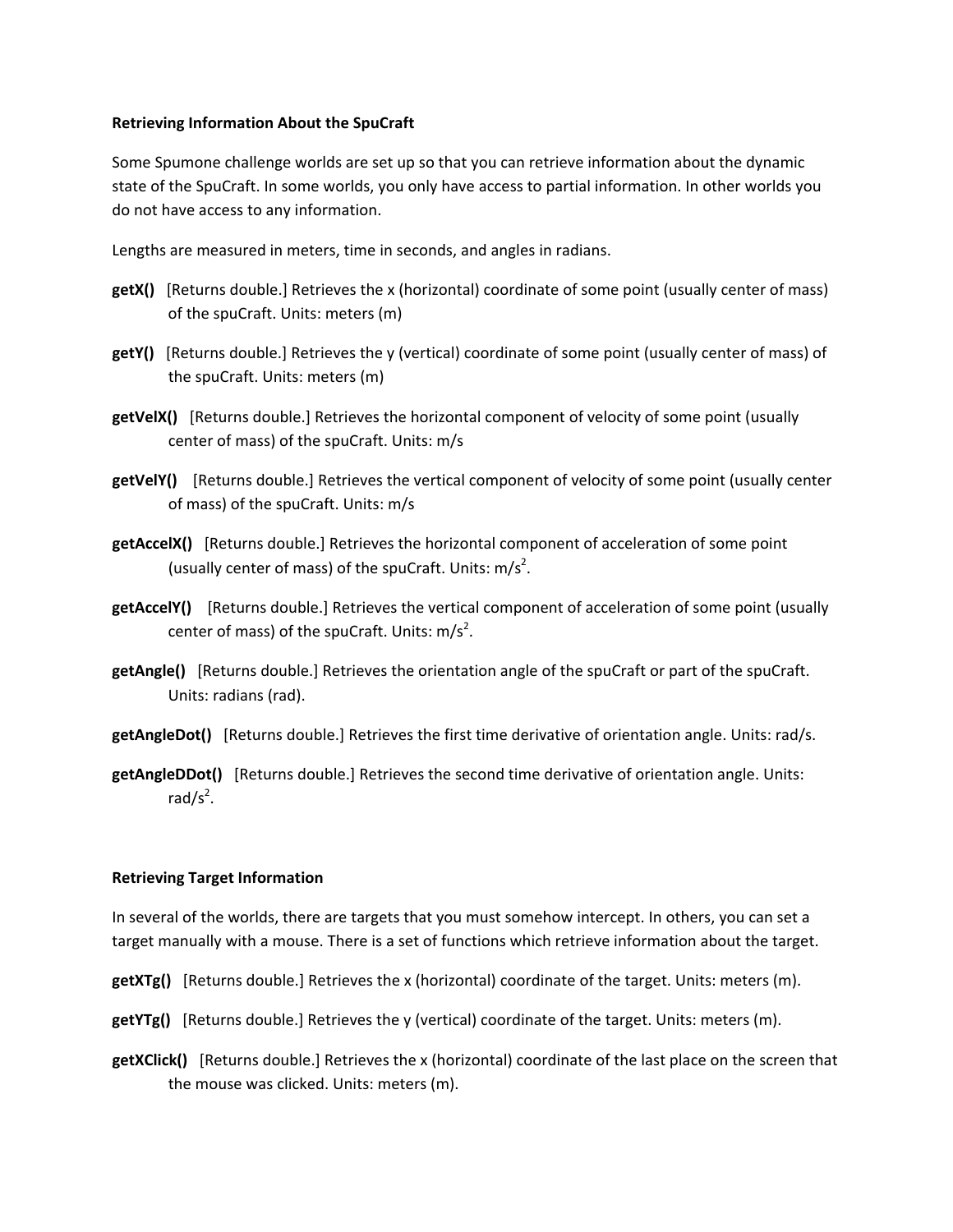**getYClick()** [Returns double.] Retrieves the y (vertical) coordinate of the last place on the screen that the mouse was clicked. Units: meters (m).

## **Sending Information to Spumone**

You can send information back to Spumone in order to give the spuCraft its driving commands and to display information on the screen.

- send(i,d) [takes int, double] This command is used to send double precision numbers through data channels to Spumone. Normally this is used to give the spuCraft commands. The number d is sent to channel i. Functionality will vary depending on the spuCraft and the event.
- **sendInt(i1, i2)** [takes int, int] This command is used to send an integer i2 to Spumone through channel i1. Functionality will vary depending on the spuCraft and the event.
- **sendBool(i, b)** [takes int, bool] This command is used to send a bool b to Spumone through channel i. will vary depending on the spuCraft and the event.
- **msg.set(i,s,d)** [takes int, char\*, double.] Used to send messages to be displayed on screen. The message index is i, s is a c-string character array that represents the label: e.g. "MyVar = ". D is the number to be displayed. Some events do not accept labels.

## **Interfacing with the Gamepad**

In using Spumone, it is important that you be able to connect to the gamepad and read input signals from it. I have tested Spumone with the Logitech F310, F710, and Dual Action gamepads as well as the Xbox 360 gamepad (not wireless).



**getStickHL()** or **stick.horizL()** or **stick.horiz()** [returns double.] Returns a number between ‐1.0 and +1.0 indicating how much the left thumbstick is displaced horizontally. As indicated in the figure above, a value of ‐1.0 corresponds to the stick all the way to the left. A value of +1.0 corresponds to the stick all the way to the right. When the stick is released and allowed to return to the center, it returns a value of 0.0.